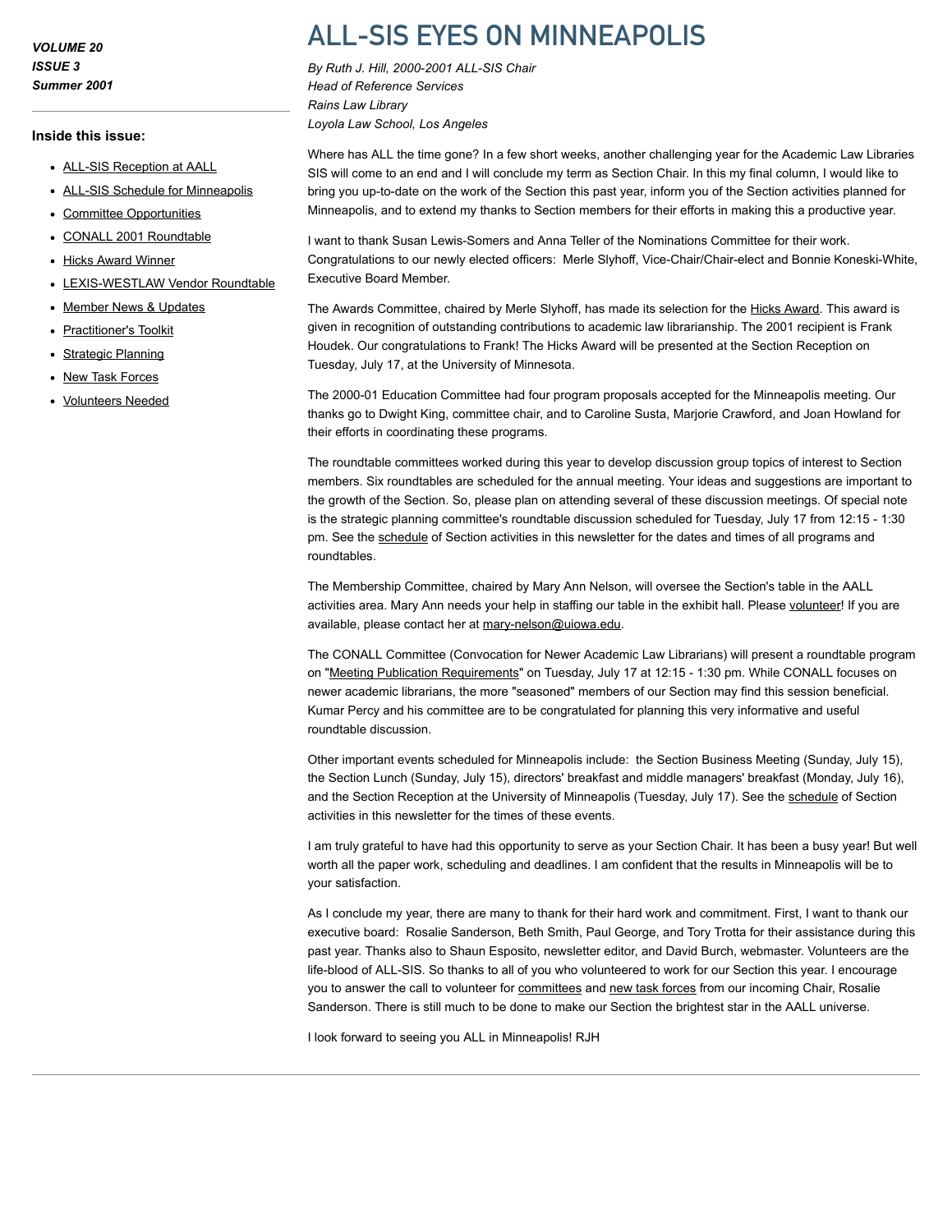# UNIVERSITY OF MINNESOTA LAW LIBRARY AND BNA HOST ACADEMIC SIS RECEPTION AT THE ANDERSEN LIBRARY, UNIVERSITY OF **MINNESOTA**

# SUBMITTED BY JOAN S. HOWLAND, ROGER F. NOREEN PROFESSOR OF LAW AND DIRECTOR OF THE LAW LIBRARY, UNIVERSITY OF MINNESOTA

Mark your calendars for a very special event at this summer's Annual Meeting: the ALL-SIS Reception. Hosted by the University of Minnesota Law Library with the generous support of the Bureau of National Affairs, Inc., the reception will be held on July 17 from 6:30 - 9:00 pm at the Elmer L. Andersen Library at the University of Minnesota, Minneapolis.

Completed in early 2000 and situated adjacent to the Mississippi River on the West Bank Campus of the University of Minnesota, the Elmer L. Andersen Library is a state-of-the-art facility which houses ten University special collections and archives units and is home to the MINITEX resource-sharing service for 228 state and regional libraries. The Reception will feature periodic tours of Andersen's two storage caverns, mined at 80 feet below grade, and each two stories high and the length of two football fields. Library guides will share information about how these caverns are protected from flooding by the Mississippi River and explain the unique challenges and benefits of excavating and building storage caverns on this subterranean site.

The Exhibit Gallery of Andersen Library will feature an exhibit from the Sherlock Holmes Collections of the University of Minnesota Library, the world's largest collection of material related to Sherlock Holmes and his creator Sir Arthur Conan Doyle. Mementos of this exhibit will be hand printed for guests by a local printer on a replica of a Franklin Press in the Andersen Library.

As those who are familiar with Sherlock Holmes know, his death was never reported in the London Times; he has made repeated appearances throughout the last century, and it is rumored that he may make an appearance the evening of July 17. Come to Andersen Library, renew friendships, and keep your eyes open for Sherlock Holmes!

Invitations will be send to you the first part of June. Bus transportation, generously supported by BNA, will be provided from the Convention Center.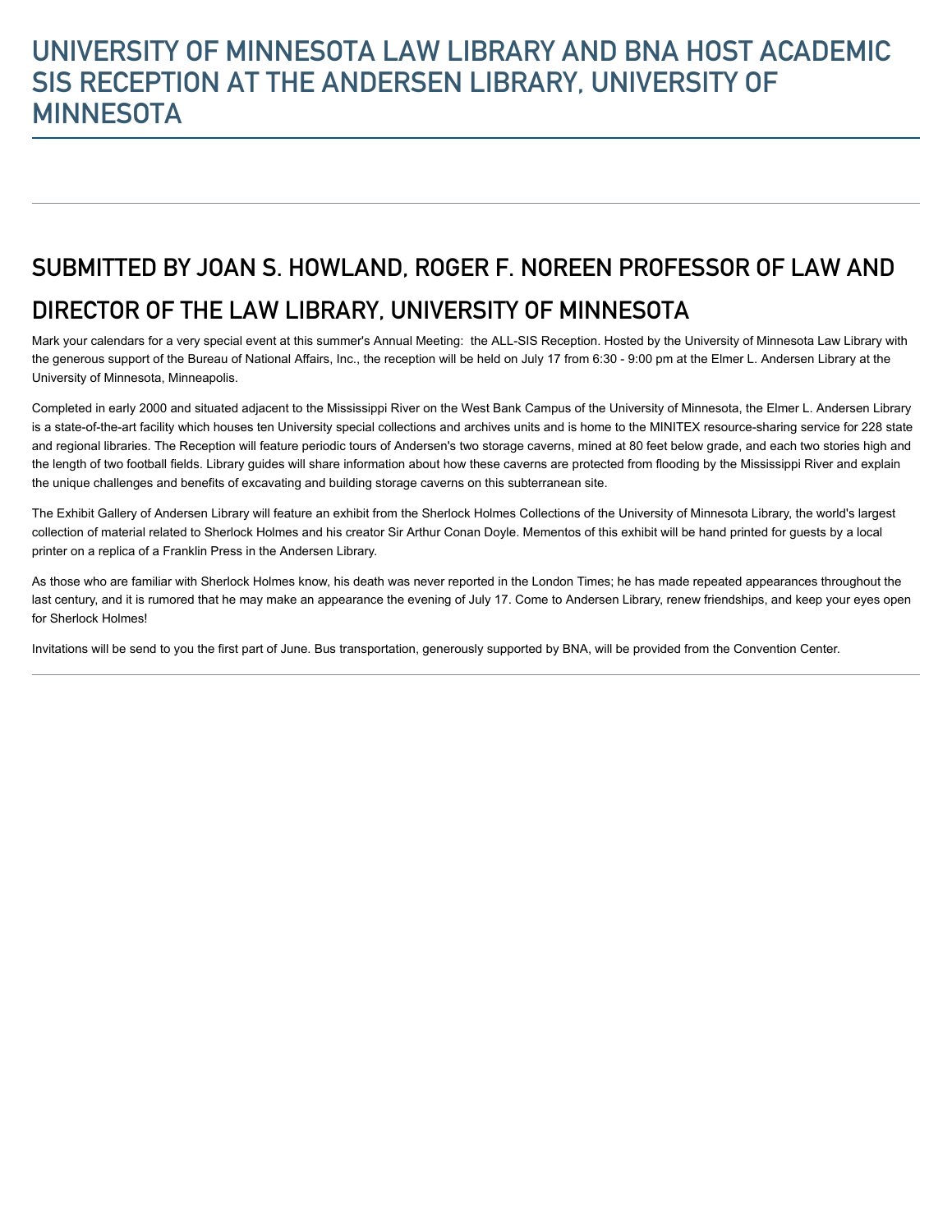Here is a summary of the ALL-SIS events during the annual meeting in Minneapolis. Check the convention final program for locations.

| <b>Date</b>                    | <b>Time</b>      | Event                                                               |  |  |
|--------------------------------|------------------|---------------------------------------------------------------------|--|--|
| Saturday, July<br>14           | $3:00 - 4:30$ pm | ALL-SIS Executive Board/Committee Chairs Meeting                    |  |  |
| Sunday, July 15 7:00 - 9:00 am |                  | <b>ALL-SIS Business Meeting</b>                                     |  |  |
|                                | 10:00 - 11:30 am | A-5 David In, Goliath Out? Do We Need Larger Libraries              |  |  |
|                                |                  | to Accommodate More Books? (Dwight King)                            |  |  |
|                                | 10:00 - 11:30 am | A-6 Young & Restless: What are the Realities of                     |  |  |
|                                |                  | Professional Growth for Newer Academic Librarians (Joan             |  |  |
|                                |                  | Howland)                                                            |  |  |
|                                |                  | ALL-SIS Luncheon (Ticket event; Supported by Lexis-                 |  |  |
|                                | 11:45 - 1:00 pm  | Nexis <sup>®</sup> )                                                |  |  |
|                                | 1:15 - 2:30 pm   | B-6 Wireless Network: Is It Time to Untether Users?                 |  |  |
|                                |                  | (Marjorie Crawford)                                                 |  |  |
|                                | $5:30 - 6:30$ pm | Roundtable: Advanced Legal Research (Faye Jones)                    |  |  |
| Monday, July 167:00 - 8:45 am  |                  | Directors' Breakfast (Ticketed event)                               |  |  |
|                                | 7:00 - 8:45 am   | Middle Managers' Breakfast (Ticketed event)                         |  |  |
|                                | $5:15 - 6:15$ pm | <b>Roundtable:</b> Dialog with Lexis-Nexis <sup>®</sup> and Westlaw |  |  |
|                                |                  | (Rosalie Sanderson)                                                 |  |  |
|                                | $5:15 - 6:15$ pm | <b>Roundtable:</b> Statistics (Mila Rush)                           |  |  |
| Tuesday, July                  | 12:15 - 1:30 pm  | Roundtable: CONALL: Meeting Publication                             |  |  |
| 17                             |                  | Requirements (Kumar Percy)                                          |  |  |
|                                | 12:15 - 1:30 pm  | Roundtable: Strategic Planning (Larry Meyer)                        |  |  |
|                                | $4:00 - 5:00$ pm | -3 Alternative to "Putting It on Reserve": The Role of              |  |  |
|                                |                  | Faculty Web Sites and the Reality for Libraries (Caroline           |  |  |
|                                |                  | Susta)                                                              |  |  |
|                                | $5:15 - 6:15$ pm | <b>Roundtable:</b> Continuing Status/Tenure (Susan Phillips)        |  |  |
|                                | $6:30 - 9:00$ pm | ALL-SIS Reception at the University of Minnesota                    |  |  |
|                                |                  | (Sponsored by BNA) [invitations will be sent prior to the           |  |  |
|                                |                  | convention; please RSVP]                                            |  |  |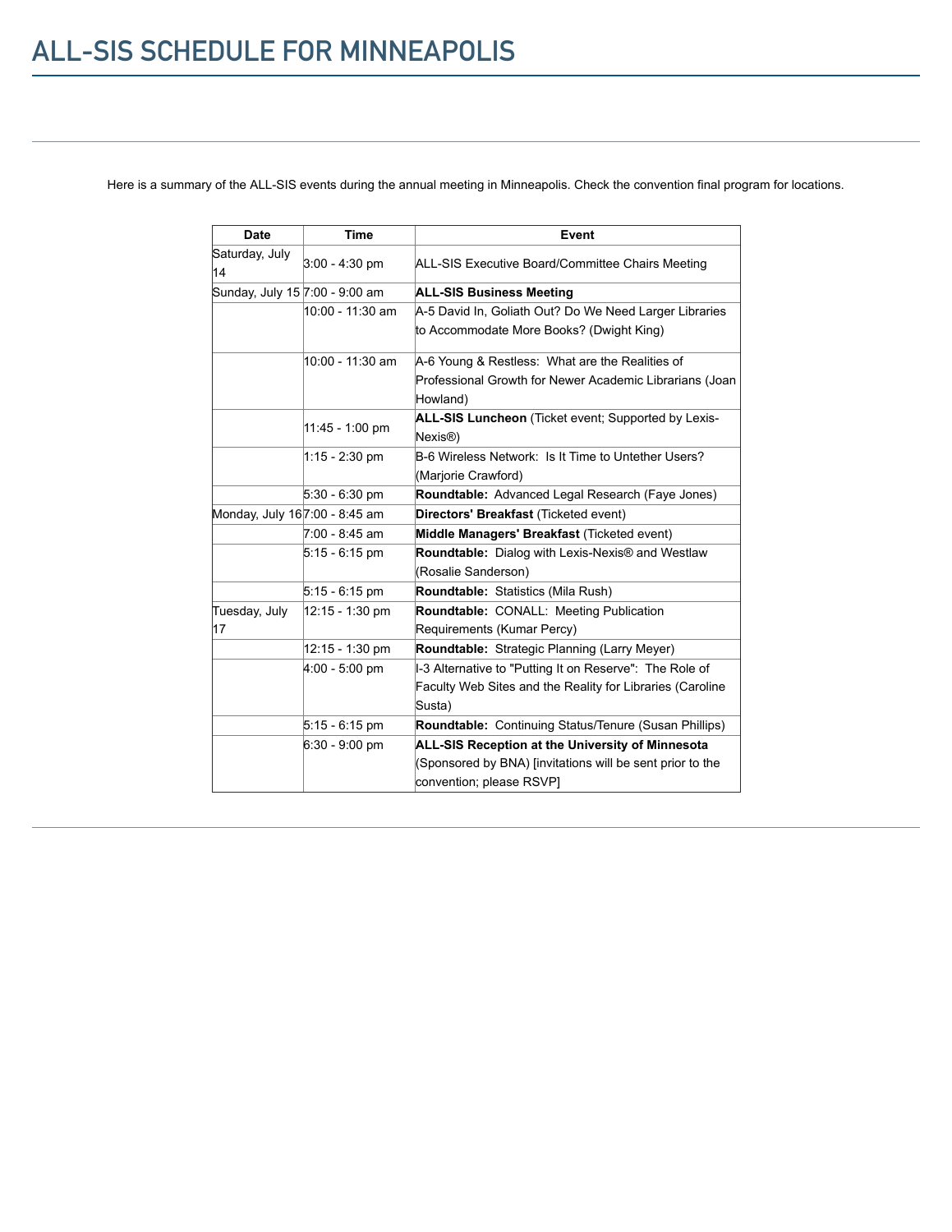# FROM ROSALIE M. SANDERSON, VICE CHAIR/CHAIR-ELECT

The ALL-SIS is only as good as each member makes it through active participation. We need YOUR help to accomplish work in committees, roundtables, working groups and task forces that will benefit all academic law librarians. This year we have openings for volunteers for several of these groups. If you have an interest in these areas, please let me know. We need your commitment. Openings are available on the following committees/working groups, roundtables, and task forces:

| <b>Committees</b>          | <b>Roundtables</b>            | <b>Special Working Groups</b> | <b>Task Forces</b>       |
|----------------------------|-------------------------------|-------------------------------|--------------------------|
| Awards                     | Continuing Status/Tenure      | <b>CALI Research Project</b>  | Library Support for Law  |
|                            |                               |                               | Uournals                 |
| By-laws                    | Legal Research                | Visiting Librarian Project    | Advanced Legal Research  |
|                            |                               |                               | Web Sourcebook           |
| CONALL/Mentoring           | <b>Relations with Vendors</b> |                               | Resources for Collection |
|                            |                               |                               | Development              |
| Education (2003 Committee) | <b>Statistics</b>             |                               |                          |
| Local Arrangements (2002   |                               |                               |                          |
| Florida Committee)         |                               |                               |                          |
| Membership & Recruitment   |                               |                               |                          |
| Nominations                |                               |                               |                          |
| Public Relations           |                               |                               |                          |
| Strategic Planning         |                               |                               |                          |

If you are interested in working with any of these groups, please send me an e-mail at [rsander@law.emory.edu.](mailto:rsander@law.emory.edu)

In your e-mail, be sure that you list the following information:

- 1st preference
- 2d preference
- 3d preference
- No preference
- Name
- E-mail address
- School affiliation
- Address
- Phone Number
- Fax Number

Many of you know that I am leaving Emory on June 1 to move to New York. You may continue to contact me at my Emory e-mail address. I will be out of touch for a couple of weeks in June, and I will not begin work in New York until Oct. 1. Thank you for your interest in the work of the ALL-SIS. I look forward to hearing from you.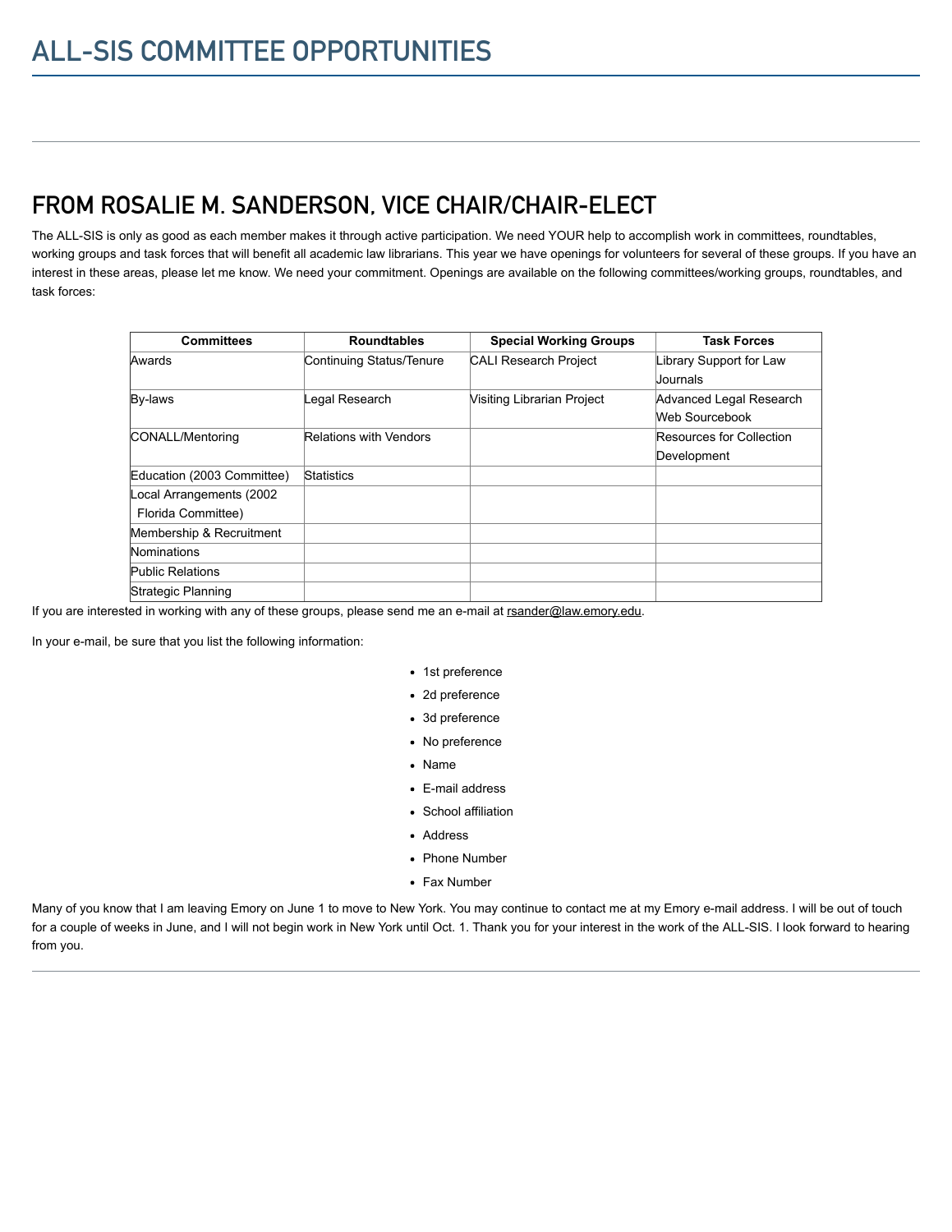# SUBMITTED BY KUMAR PERCY

Would you like to learn how to publish an article? Do you know a newer law librarian who would like to publish? If so, come to the ALL-SIS CONALL Roundtable during the Annual Meeting.

On Tuesday, July 17, 2001 from 12:15 - 1:30, at the Annual Meeting in Minneapolis, ALL-SIS is sponsoring a roundtable on the topic of publishing. The program, moderated by Tory Trotta, will start with a skit, providing an entertaining overview of law library publishing. Tory will also lead a discussion about submission requirements, good topics for articles, and more. There will be several editors from law library publications in attendance, and available to talk to you.

Join us for the fun, and if you're not careful you might learn more about law library publications.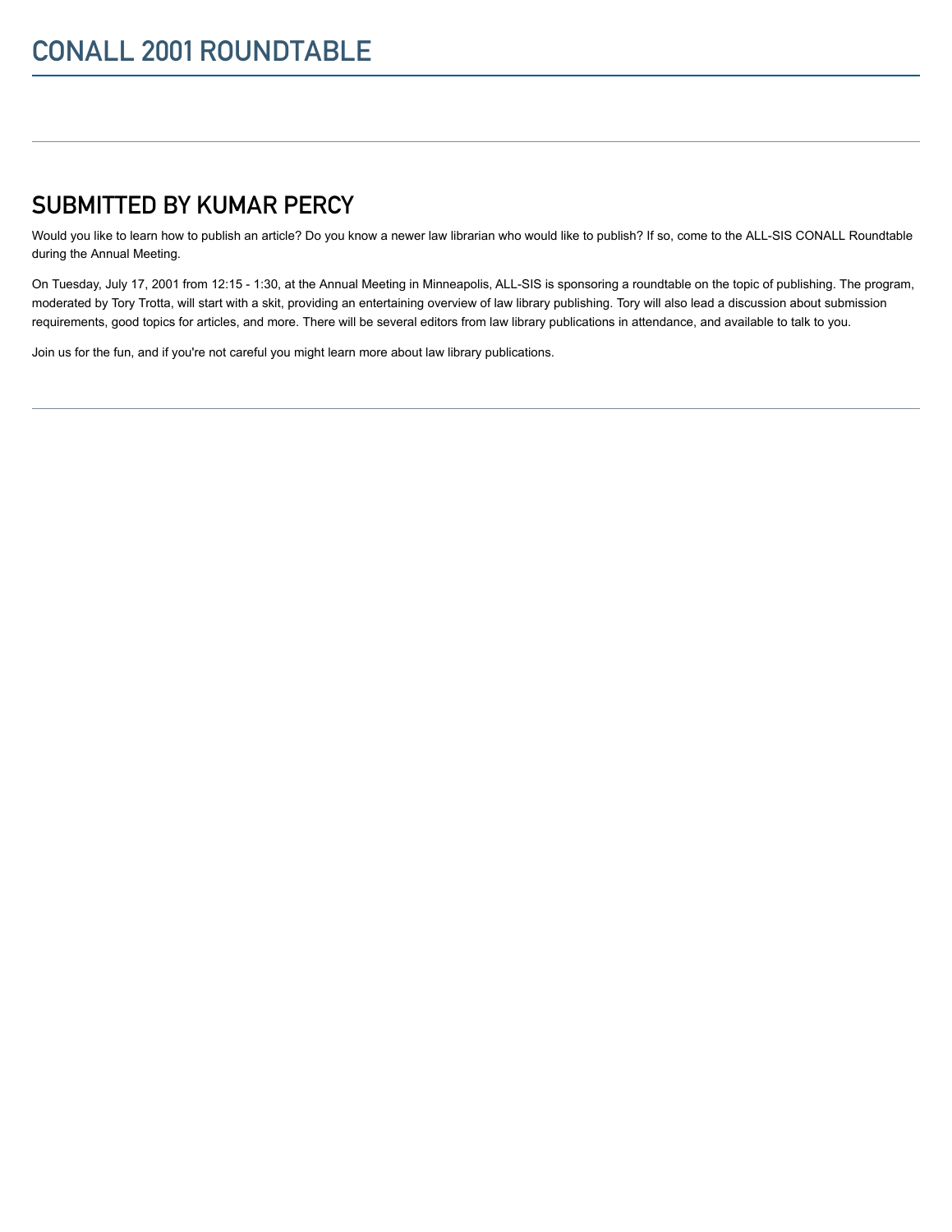

### FRANK G. HOUDEK NAMED WINNER OF 2001 ALL-SIS FREDERICK CHARLES HICKS AWARD FOR OUTSTANDING CONTRIBUTIONS TO ACADEMIC LAW LIBRARIANSHIP

# SUBMITTED BY MERLE J. SLYHOFF,

### UNIVERSITY OF PENNSYLVANIA,

# CHAIR, ALL-SIS AWARDS COMMITTEE

The 2001 ALL-SIS Frederick Charles Hicks Award for Outstanding Contributions to Academic Law Librarianship is presented to Frank G. Houdek, Professor of Law and Law Library Director, Southern Illinois University.

The nomination criteria states that nominees "should exhibit extended and sustained contributions in one or more of the following areas." Frank shines in all areas:

- History of contributions to the field of law librarianship through research, publications and other activities displaying an active participation in the advancement of academic law librarianship - Frank, Mr. Publications, is a prolific contributor to law librarianship as well as legal literature with a bibliography that extends to six pages.
- Achievement in a particular area of academic law librarianship Frank has written on numerous relevant topics, most notably legal research, which has resulted in many game show presentations at AALL Annual Meetings.
- Service to AALL To name a few: Past AALL President; Editor of Law Library Journal; Chair, Committee on Relations with Information Vendors; Chair, Special Committee on Fair Business Practices; Executive Board Strategic Planning Committee; Executive Board Finance and Budget Committee; Public Relations Coordinator; Chair, Publications Committee; Editor, AALL Annual Meetings: An Annotated Index to the Proceedings; Mr. AALL History through his compilations and presentations, and Chair, Special Committee on the History of Law librarianship; etc., etc., etc.
- Service to the ALL-SIS Member since 1985; past Chair of ALL-SIS; past Executive Board member; past member of Nominating Committee.

I think all will agree that Frank is the personification of the Hicks award and will join me in congratulating Frank on his accomplishments. The award presentation will take place during the ALL-SIS reception at the University of Minnesota on Tuesday, July 17.

The Frederick Charles Hicks Award was named for the first great American law librarian/scholar and first academic law librarian to be President of AALL. Information about Hicks and his career can be found on the [Hicks Awards page](http://www.aallnet.org/gm-node/32970.aspx) on the ALL-SIS website. The award was first presented in 2000 to Penny Hazelton, Professor of Law and Law Librarian, University of Washington. A permanent plaque honoring all winners of the Hicks award resides at the AALL Headquarters office in Chicago.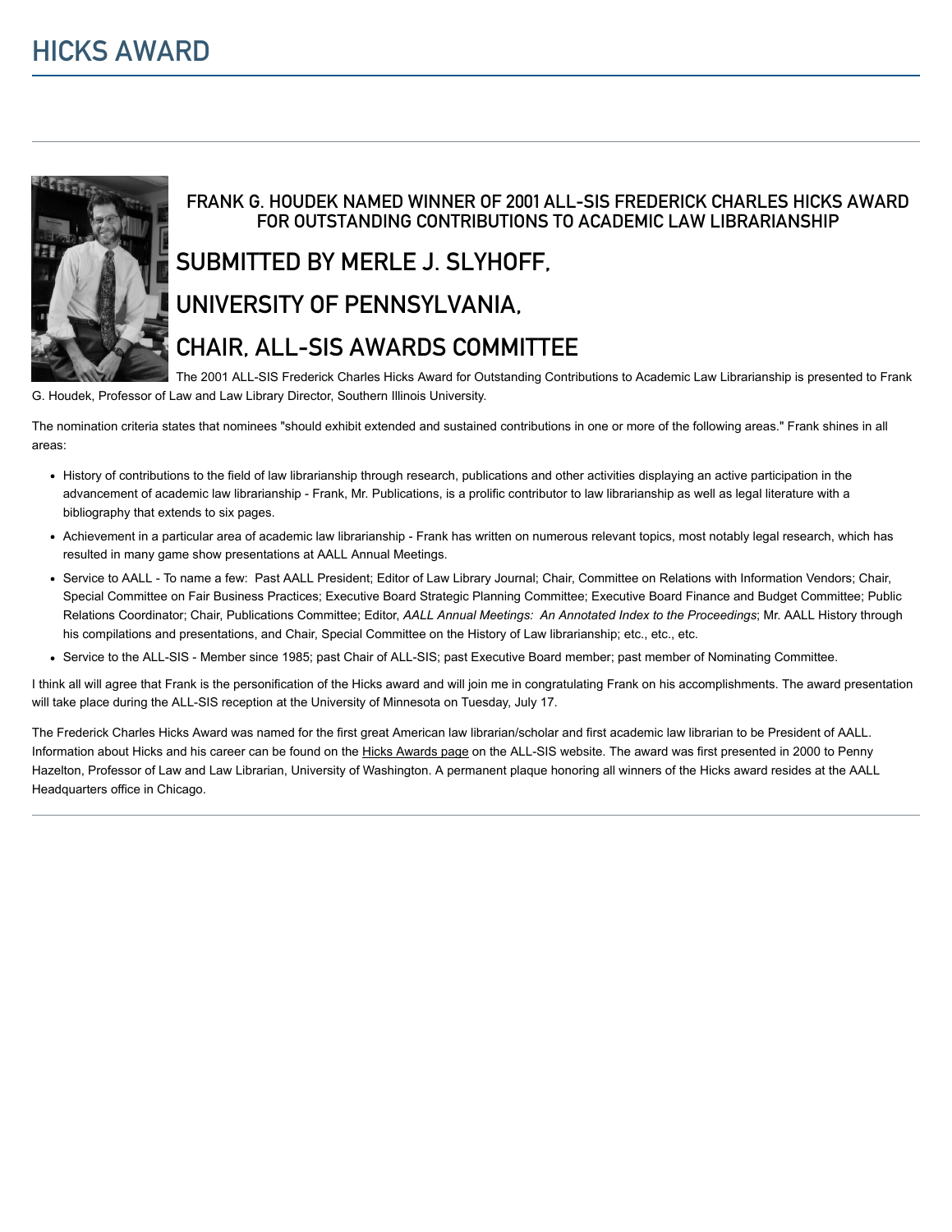# LEXIS-WESTLAW VENDOR ROUNDTABLE: LIBRARIAN DISCUSSION & Q&A

All interested librarians are invited to participate in the annual LEXIS-WESTLAW Vendor Roundtable on Monday July 16 from 5:15-6:15. Less time scheduled this year necessitated a change in format. There will be no extended presentations by LEXIS & WESTLAW personnel.

We will begin with a brief look at key issues raised by librarians in the LEXIS-WESTLAW use surveys done by Nancy McMurrer of the University of Washington. Approximately half of the program will be devoted to discussion among the librarians of issues related to administration of LEXIS & WESTLAW in the law schools, such as training, equipment support, printing, and support by academic and student representatives. Then Timothy List of Lexis Law Publishing and Gerald Johnson of West Group will join us for a Q & A. session. Timothy List is the Vice-President, Law School and Federal Courts Markets for LEXIS Law Publishing. Gerald Johnson is the Vice-President, Academic & Librarian Relations for West Group.

If you have any ideas for the roundtable, there is still time to make suggestions. Please contact any of the members of the Vendor Roundtable Committee: Nancy McMurrer, [mcmurrer@u.washington.edu,](mailto:mcmurrer@u.washington.edu) Gordon Russell, [grussell@stu.edu,](mailto:grussell@stu.edu) April Schwartz, [schwa084@gold.tc.umn.edu,](mailto:schwa084@gold.tc.umn.edu) or Rosalie Sanderson, [rsander@law.emory.edu](mailto:rsander@law.emory.edu).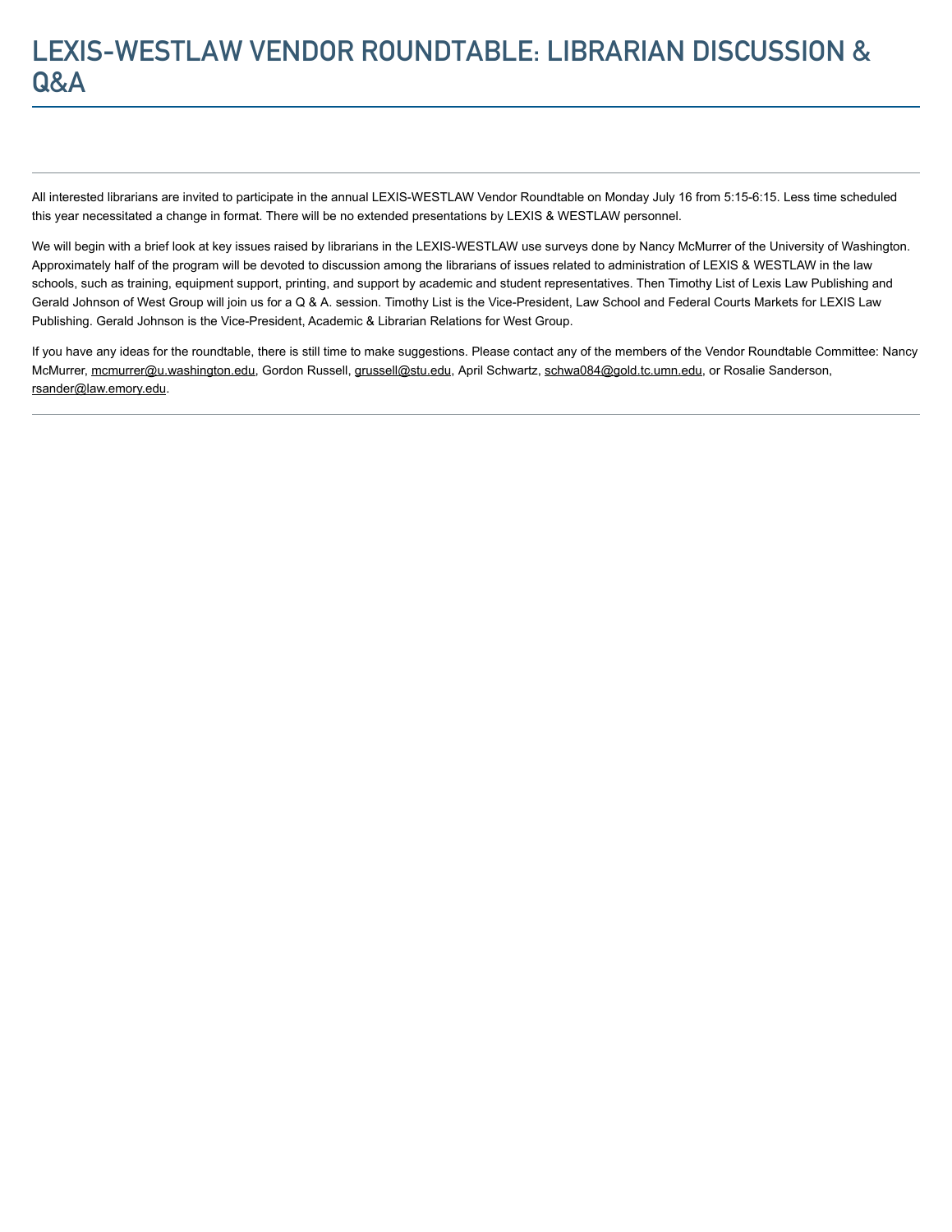Georgia Briscoe, Associate Director and Head of Technical Services at the University of Colorado Law Library, and Karen Selden, Catalog Librarian at the University of Colorado Law Library, co-authored "Cataloging @ 2000: Over 100 Years of Change at the University of Colorado Law Library," which was published in Volume 30, Number 2/3 (2000) of Cataloging & Classification Quarterly. This article will also appear as a chapter in Managing Cataloging and the Organization of Information: Philosophies, Practices and Challenges at the Onset of the 21st Century, edited by Ruth C. Carter. Binghamton, NY: Haworth, 2001. - submitted by Karen Selden, Catalog Librarian, University of Colorado Law Library and Public Relations Chairperson for the Colorado Association of Law Libraries (CoALL)

Nancy Carol Carter, Director, University of San Diego Legal Research Center, has been awarded an AALL Call for Papers prize for her paper "American Indians and Law Libraries: Acknowledging the Third Sovereign." In the paper, she argues that American Indian tribal governments constitute a third sovereign within the United States. A higher legal profile increases tribal contact with the federal and state systems, as well as with private citizens. Law librarians are urged to deepen their understanding of the third sovereign and to undertake the challenges of building library collections and creating organizational systems that best support legal research on American Indian and tribal law. Nancy will be presenting her paper at the AALL Annual Meeting in Minneapolis.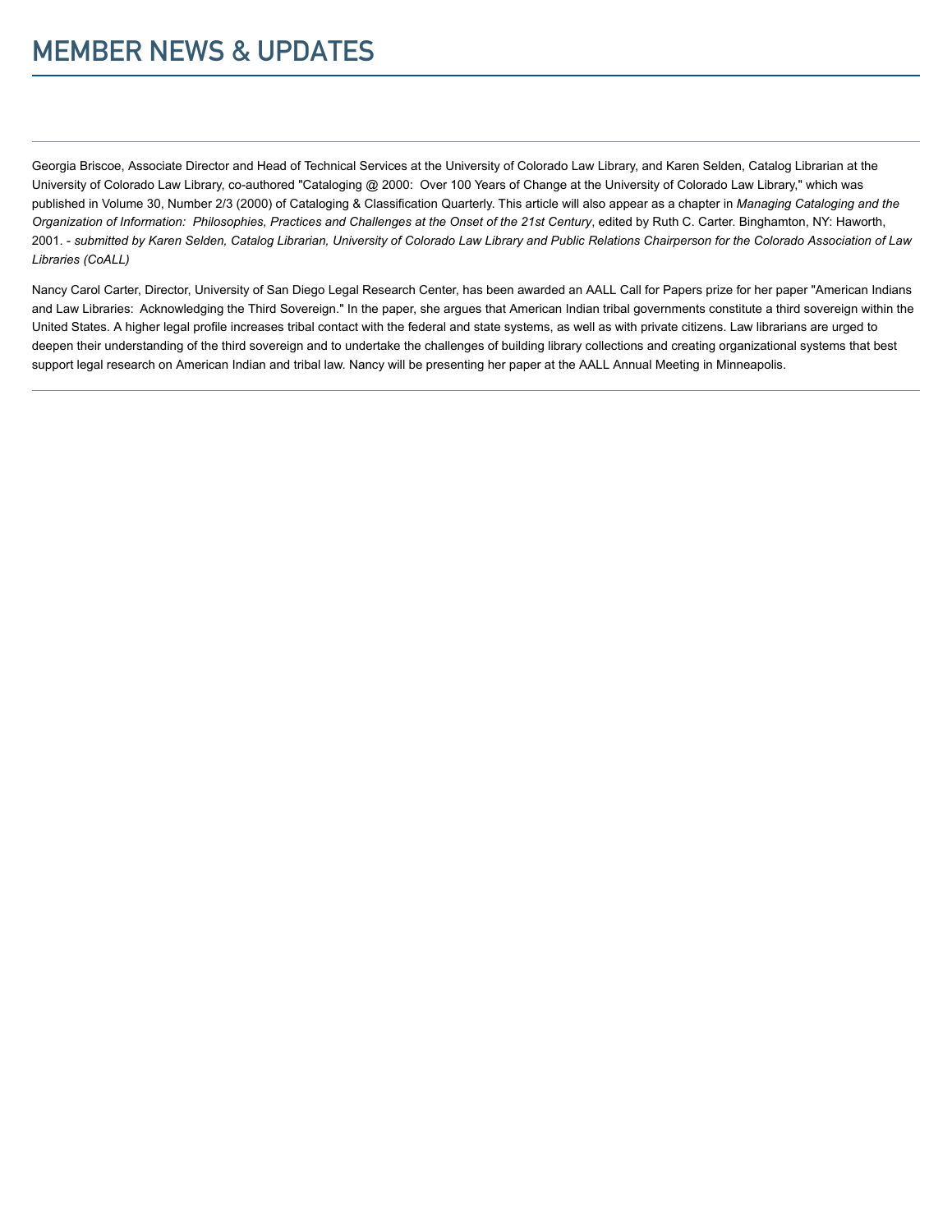# ANNUAL MEETING PREVIEW: NEW REALITIES NEW ROLES - FOCUS ON PRACTIOTIONER'S TOOLKIT

# SUBMITTED BY SCOTT G. BURGH, A MEMBER OF THE 2001 AMPC, AND CHIEF LAW LIBRARIAN FOR THE CITY OF CHICAGO DEPARTMENT OF LAW LIBRARY

#### **OVERVIEW**

One of the five tracks developed for the educational programs for the 2001 Minneapolis meeting is Practitioner's Toolkit. As our profession evolves, we need to keep current with the tools that are the nuts and bolts of our everyday work. The Practitioner's Toolkit track focuses on the means and implementation of our proficiencies as professional librarians.

While many of the themes overlap, twenty-four programs are offered in the Practitioner's Toolkit track which speak to specific applications in our profession. Themes addressed in this track cover many of our day-to-day work lives of cataloging, teaching, publishing, specific subject areas of reference and research, time management, technology applications, web searching, and web page design.

#### **PROGRAMS**

- [Sunday, July 15](#page-8-0)
- [Monday, July 16](#page-8-1)
- [Tuesday, July 17](#page-9-0)
- [Wednesday, July 18](#page-9-1)

#### <span id="page-8-0"></span>SUNDAY, JULY 15

"Power Search - Strategies for Successful Internet Searching": Addresses hands-on techniques to fine tune web searching.

"The Young and the Restless: What Are the Realities of Professional Growth for New Academic Librarians": Plan your career path more successfully.

"Using Metadata to Increase Visibility: The GPO Access Search Engine Project": Improve your web site's visibility with this hands-on session.

"The New Reality of a United Germany: German Legal Sources and Research Strategies": Addresses very specific issues of German law.

"Pornography on the Internet: A New Reality": Understand the limits and constraints concerning access to pornography on the internet and its implications in public areas.

"Celebrating John Marshall: The 200th Anniversary of His Elevation to Chief Justice of the United States Supreme Court": A great session for legal history research and for assessing the impact of John Marshall.

"Teaching Roles and Realities: Choosing the Legal Research Text That's Right for You": An evaluation of texts by a panel of prominent authors.

"New Roles for Catalogers: Subject Access to the Web": Use controlled vocabulary to fine tune subject access to the web.

#### <span id="page-8-1"></span>MONDAY, JULY 16

"Maximizing the Firm's Technology Investment: Creative Intranet Applications": Learn about information dissemination within the firm environment via an intranet in another hands-on session.

"Put a CORC in It: The Cooperative Online Resource Catalog's Attempt to Control the WWW Information Flow": A must session for any user of OCLC.

"When to Pay the Piper: The Copyright Clearance Center - the Robin Hood of the 21st Century, or Robbing Peter to Pay Paul?": Keep current with changing copyright law.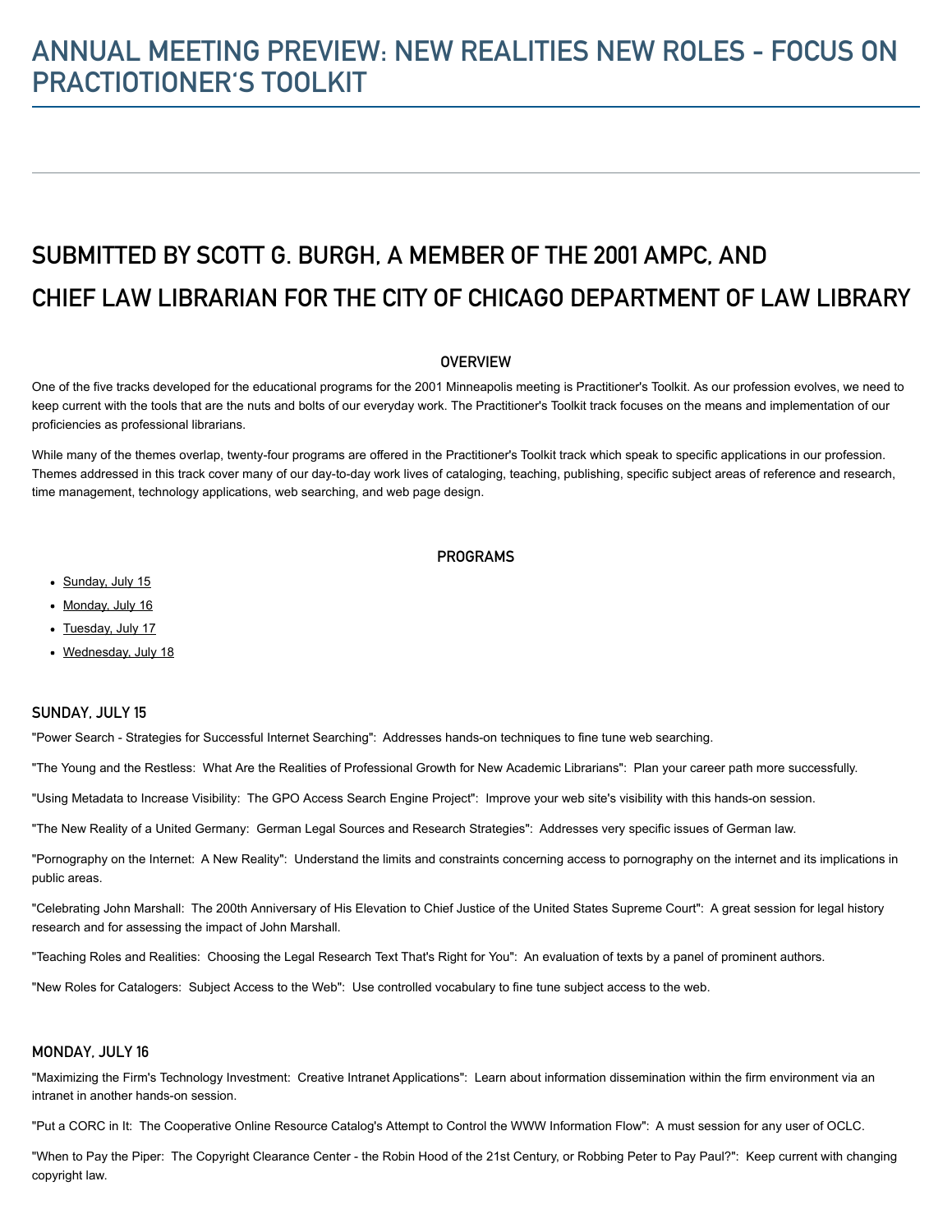"Cataloger's Dilemma: When and How to Use Law Uniform Titles": A must for catalogers that addresses specific applications of AACR2 25.15 and 25.16.

"New Roles? Retooling Yourself for Work in the 21st Century": Turn your work efficiency into work effectiveness.

"American Indian Law: The New Reality of Native Sovereignty: Introduces federal Indian law and tribal law.

#### <span id="page-9-0"></span>TUESDAY, JULY 17

"We're Hiring: Designing IT Job Descriptions to Attract the Very Best": Provides useful tools to help write job descriptions and to conduct an meaningful job analysis.

"Implementing the MARC 21 Format for Holdings Data: The New Frontier in Technical Services": Identify specific fields of USMARC format for Holdings Data in another session for catalogers.

"Time Management: There Really Are Enough Hours in the Day": Prioritize and set effective time management goals.

"New Paths Into the Trackless Wilderness: New Electronic Resources for Researching State and Local Government Information": A must for those who need to locate and navigate state and local government information.

"Legal Research for the Xers and Nexters: Redesigning a Program": An excellent segue from the 2000 session on teaching legal research to the MTV generation.

#### <span id="page-9-1"></span>WEDNESDAY, JULY 18

"Getting Published: A How-to Discussion for the Hesitant Cyber Writer and Paper Writer": Learn the premier writing venues for law librarians in this session.

"Prometheus Unbound: "Firing Up" United Nations Legal Researchers": Addresses UN legal research, the UNBIS database, and the UN's Official Documents Search (ODS) web site.

"And You Thought Gadgets Were Only for the Kitchen! 60 Technology Gadgets in 60 Minutes": Highlights new products that can help in our daily lives.

"What You Don't Know Can Hurt You: Essential Technical Services Knowledge for Public Services Librarians": Highlights technical services policies that impact the catalog.

"World Wide Web Site Design and Management Considerations": Explains web site composition and diagnostic tools, as well as color, text, graphic, and navigation guidelines.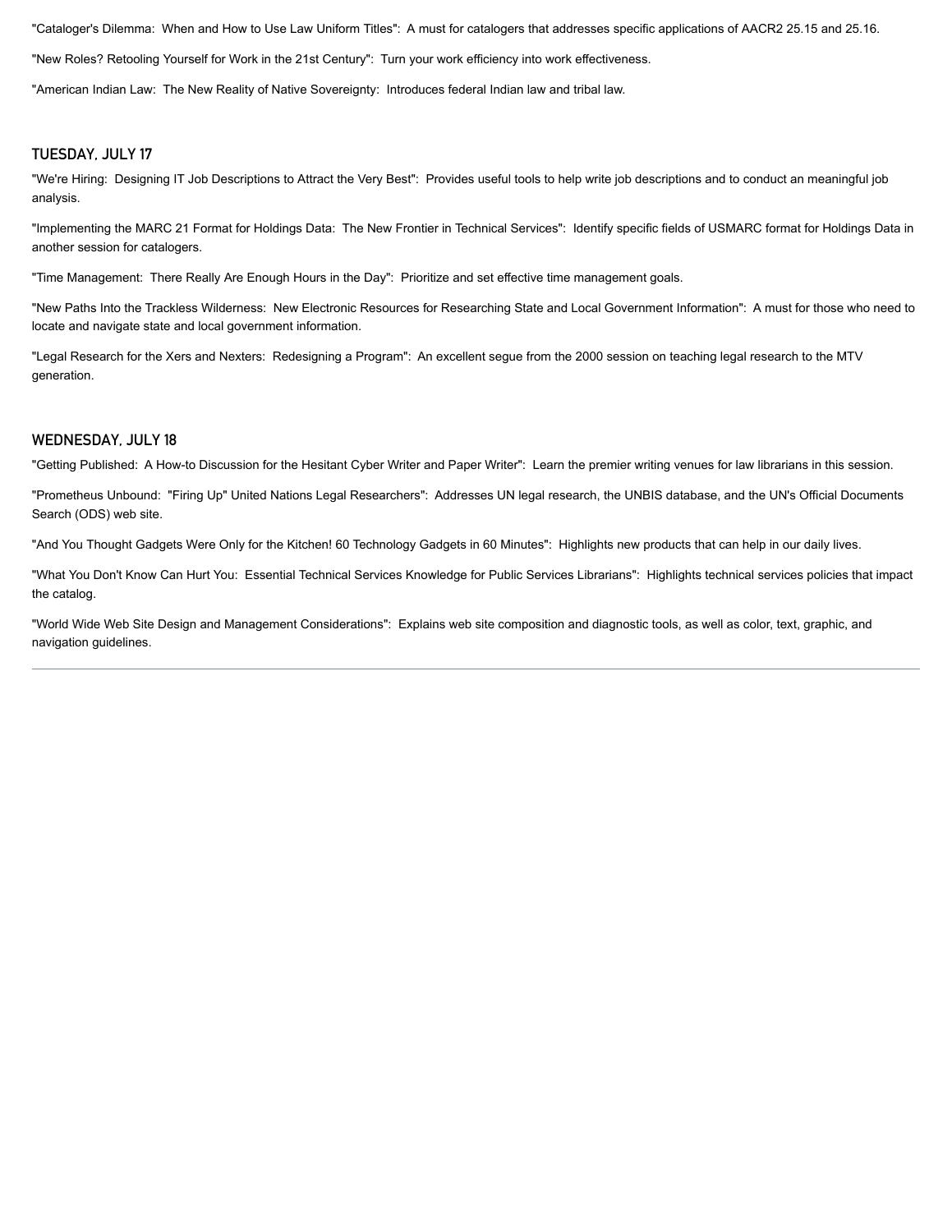### FROM ROSALIE M. SANDERSON, VICE CHAIR/CHAIR-ELECT

At the July 2000 Annual Meeting in Philadelphia, the AALL Executive Board approved a new Strategic Plan for 2000-2005. The Executive Board recently asked that SISs devote some time at this year's Annual Meeting to the new plan. It would be a great opportunity to identify initiatives that the ALL-SIS could pursue to further outcomes identified in the plan. Of course, before we discuss the plan or develop elaborate programs, we need to bite the bullet and read the plan. The text is available at [http://www.aallnet.org/about/strategic\\_plan.asp](http://www.aallnet.org/about/strategic_plan.asp).

The Executive Board, and, in particular, the Executive Board Strategic Planning Committee chaired by Ruth Fraley have worked very hard to develop a plan to provide structure and focus to AALL activities. The basic idea is that the Strategic Plan will serve as the framework for activities and programs of the various AALL entities, including the SISs.

If you haven't worked with strategic plans before, be prepared to learn a new vocabulary, including the following terms:

- Mission
- Vision
- Preamble
- Environmental scan
- Strategic direction
- Outcome
- Initiative

The organization of the plan is hierarchical, so we'll begin with a brief look at each part of the plan:

- MISSION: A strategic plan always begins with a mission statement. AALL's mission is to "support and serve its members, promote and enhance the value of law libraries, foster law librarianship and provide leadership and advocacy in the field of legal information and information policy."
- VISION: Briefly, and in abridged form, AALL is a professional association whose members and libraries are critical to the success of their organizations and society, and who work toward fair and equitable access to legal information by educating library users to be skilled legal information consumers.
- PREAMBLE: The preamble describes the role of the strategic plan in the activities of AALL and its various entities, such as SISs and committees.
- ENVIRONMENTAL SCAN: The environmental scan describes the current law library environment in terms of role of the library, demands by various types of library users, and current issues.
- STRATEGIC DIRECTIONS: The core of the strategic plan is the identification of STRATEGIC DIRECTIONS to accomplish the MISSION of the association. The 2000-2005 strategic plan identifies four strategic directions:
	- o Strategic Direction #1: Law Librarianship is a thriving profession whose members are valued as critical to their institutions and to the legal system;
	- o Strategic Direction #2: Law Librarians possess the knowledge and skills to thrive in a constantly changing legal environment;
	- Strategic Direction #3: AALL and Law Librarians are recognized leaders in shaping information policy and ensuring fair and equitable access to national and state legal and government information;
	- o Strategic Direction #4: A diverse legal publishing industry offers a broad range of legal publications in a competitive environment.

To enable the AALL to move in these four STRATEGIC DIRECTIONS, the plan identifies desired outcomes for each direction. For example, with regard to Strategic Direction #4: "A diverse legal publishing industry offers a broad range of legal publications in a competitive environment," three specific OUTCOMES of association activity have been identified:

- a. High quality, authoritative legal publications in all formats are available at fair prices.
- b. Legal publishers follow fair business practices.
- c. Historical legal materials are preserved and accessible.

However, to be sure that these outcomes are achieved, specific INITIATIVES have been identified to achieve the desired OUTCOMES. For example, to insure that the first outcome, "high quality authoritative legal publications in all formats are available at fair prices," the following INITIATIVES will be pursued:

- 1. AALL will produce and widely disseminate a report analyzing evolving pricing patterns and comparing trends in legal publishing to trends in other publishing sectors;
- 2. AALL will provide consumers with tools for informed decision-making, such as an annual price guide with needed budgetary information;
- 3. AALL will engage legal publishing executives in discussions that will educate both vendors and librarians about our common concerns and represent the best interests of our members; and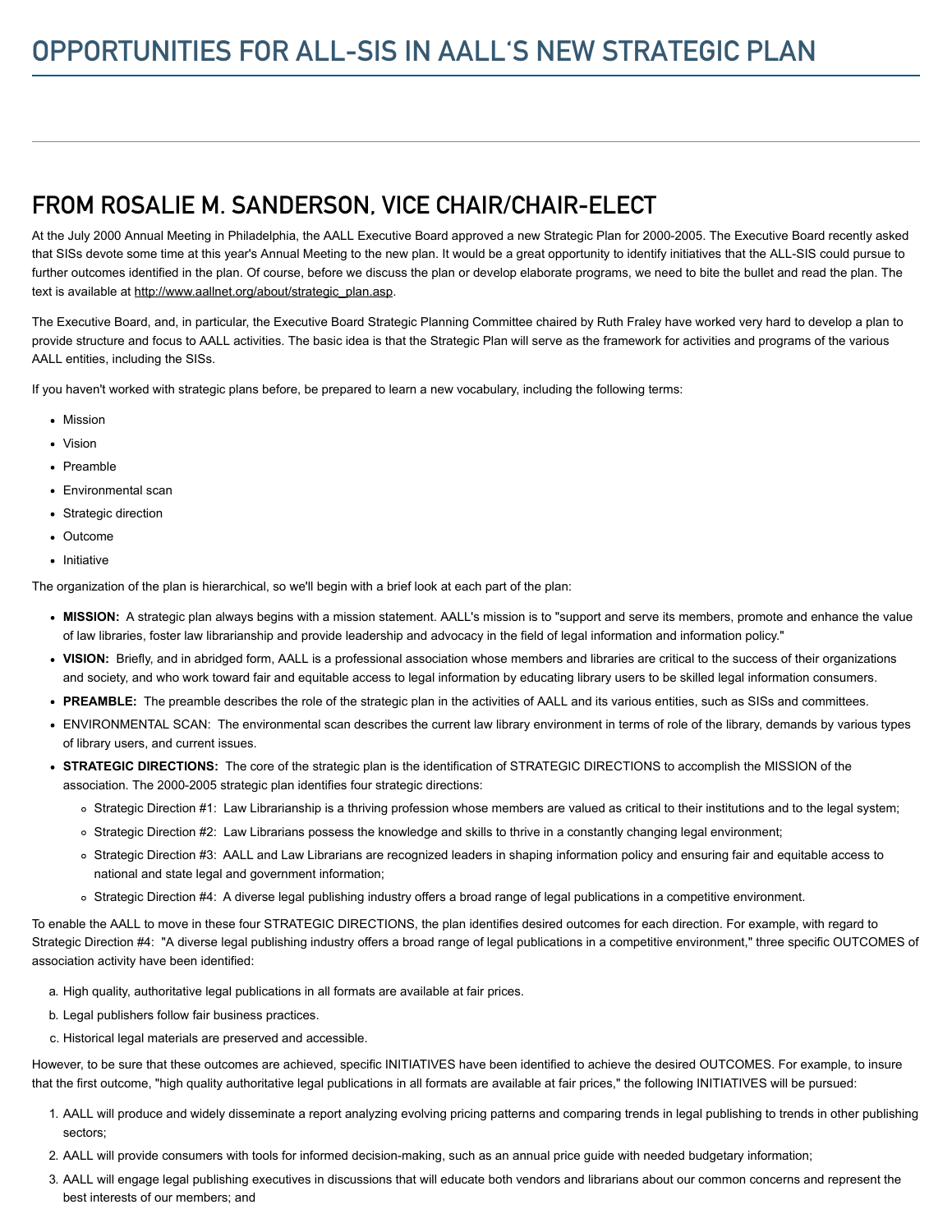4. AALL will work with other groups, consumers and members to provide leadership and ensure a vibrant and competitive legal publishing environment.

You can see that it is one thing to agree on the mission of the AALL as an association, but it requires careful planning and the creation of a strategic plan to identify the directions necessary to accomplish that mission. Furthermore, the association cannot proceed in those strategic directions without first identifying desired outcomes of moving in the direction, and enumerating specific concrete initiatives that the association or discrete entities in the association will undertake to achieve those outcomes.

#### WHAT DOES THIS MEAN FOR ALL-SIS?

Members of ALL-SIS comprise one of the AALL's largest entities. Members of ALL-SIS should scrutinize this new 2000-2005 strategic plan with an eye toward identifying strategic directions and outcomes that relate specifically to academic interests. It is possible that we will find already identified initiatives that our SIS could embrace as a project, or that we as a group could identify other initiatives unique to academia that would help bring about desired outcomes identified in the plan.

We will set aside some time during the business meeting in Minneapolis to discuss the strategic plan and to get your ideas of special initiatives that might be undertaken by ALL-SIS to achieve outcomes identified in the plan. I also plan to charge the ALL-SIS strategic planning committee to attempt to coordinate the development of the ALL-SIS Strategic Plan with the AALL Strategic Plan for 2000-2005.

The Strategic Planning Committee will be holding a roundtable on Tuesday, July 17 from 12:15 - 1:30 p.m. Check the final program as to the room location. During this meeting, the committee will seek the input of section members on the section's strategic plan. Those members who would like to have specific issues addressed during the open forum, may forward comments to Larry Meyer, committee chair, at the University of LaVerne College of Law [\(meyerl@ulv.edu](mailto:meyerl@ulv.edu) or 909-460-2065).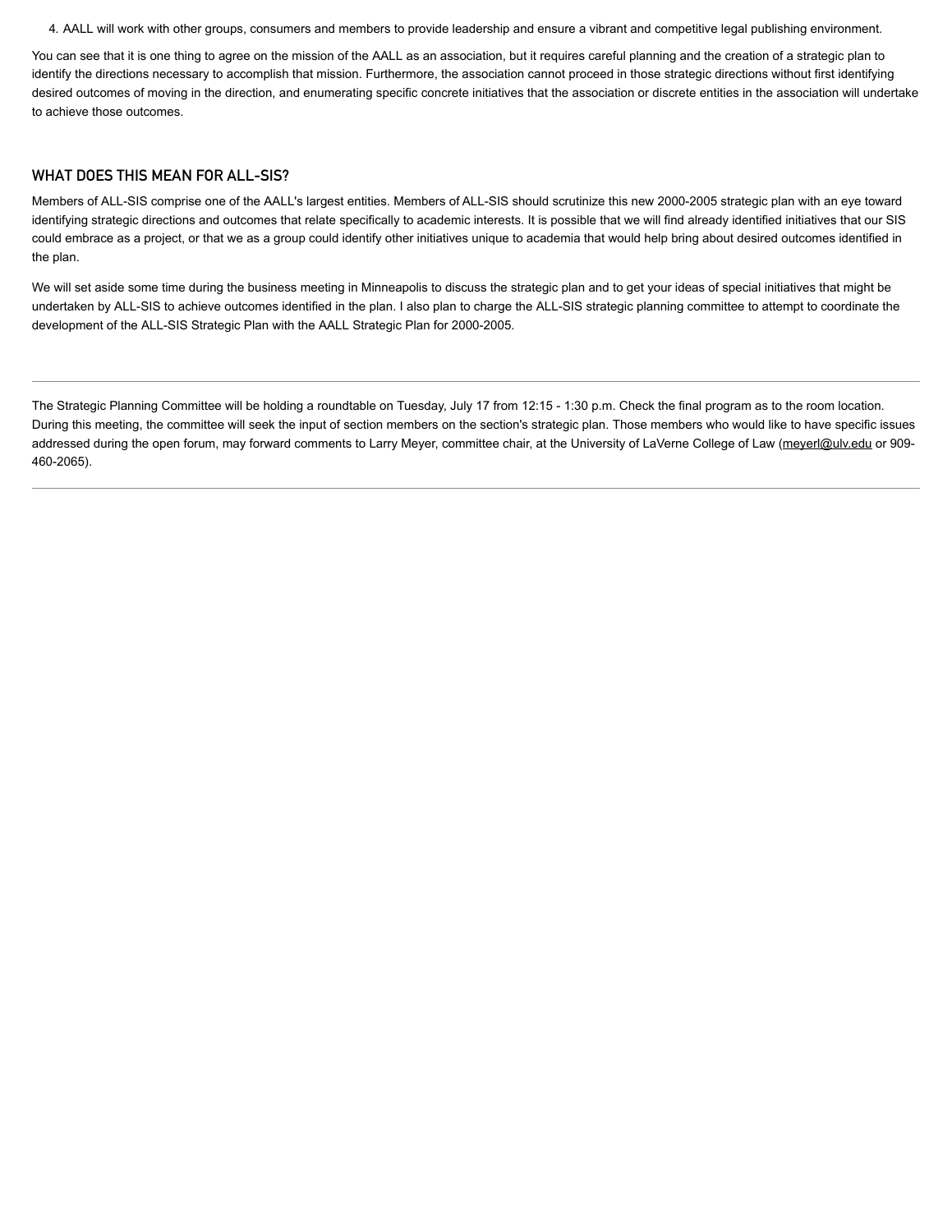# FROM ROSALIE M. SANDERSON, VICE CHAIR/CHAIR-ELECT

In an effort to address issues that affect many academic law librarians, three new task forces have been formed for the 2001-2002 year. These are the

- [TASK FORCE ON LIBRARY SUPPORT FOR LAW JOURNALS](#page-12-0)
- [TASK FORCE TO DEVELOP AN ADVANCED LEGAL RESEARCH WEB SOURCEBOOK](#page-12-1)
- [TASK FORCE ON COLLECTION DEVELOPMENT](#page-12-2)

#### <span id="page-12-0"></span>TASK FORCE ON LIBRARY SUPPORT FOR LAW JOURNALS

On a regular basis librarians raise the issue of the "proper" level of library support for law journals on law-lib. Many of us discuss this issue among ourselves. This Task Force will be charged with developing guidelines for library support for law journals, including interlibrary loan services and document delivery.

The Task Force will have wide latitude to define the type of support and to develop a frame of reference with regard to levels of support. For example the Task Force may want to consider the following variables in drafting guidelines:

- Enrollment of schools
- Number of journals established at a particular law school
- Ranking of the law school
- Whether the journal is a student-edited or faculty-edited journal

Of course, no library would be required to adopt guidelines developed by the Task Force. Some schools may want to use these guidelines and their underlying reasoning as a starting point to review their current policies. Other schools might decide to adopt the guidelines as they are developed with little modification. No matter what individual law libraries decide to do with guidelines developed by this Task Force, library support for law journals is a subject which is perennially discussed and worth some serious consideration.

#### <span id="page-12-1"></span>TASK FORCE TO DEVELOP AN ADVANCED LEGAL RESEARCH WEB SOURCEBOOK

This Task Force will consider the various components involved in administering an advanced legal research course. In particular the Task Force will review and identify model course proposals, law school course descriptions, methods of evaluation, pathfinders, research guides, class exercises, and course syllabi. The Task Force will also review course content, and the wide variation in topics included in ALR courses. Finally, the Task Force will consider appropriate methods to develop a web sourcebook that addresses these various issues and cumulates sample materials.

#### <span id="page-12-2"></span>TASK FORCE ON COLLECTION DEVELOPMENT

This Task Force will work to identify and evaluate commonly used tools for selections and to identify and evaluate tools for collection evaluation in the wake of the cessation of AALS Recommended Law Books & RLG conspectus. The Task Force will also consider methods of making this material widely available to academic law librarians.

If you are interested in being involved in any of these Task Forces, please identify the Task Force you are interested in and give your contact information in an email that should be sent to Rosalie Sanderson at [rsander@law.emory.edu](mailto:rsander@law.emory.edu).